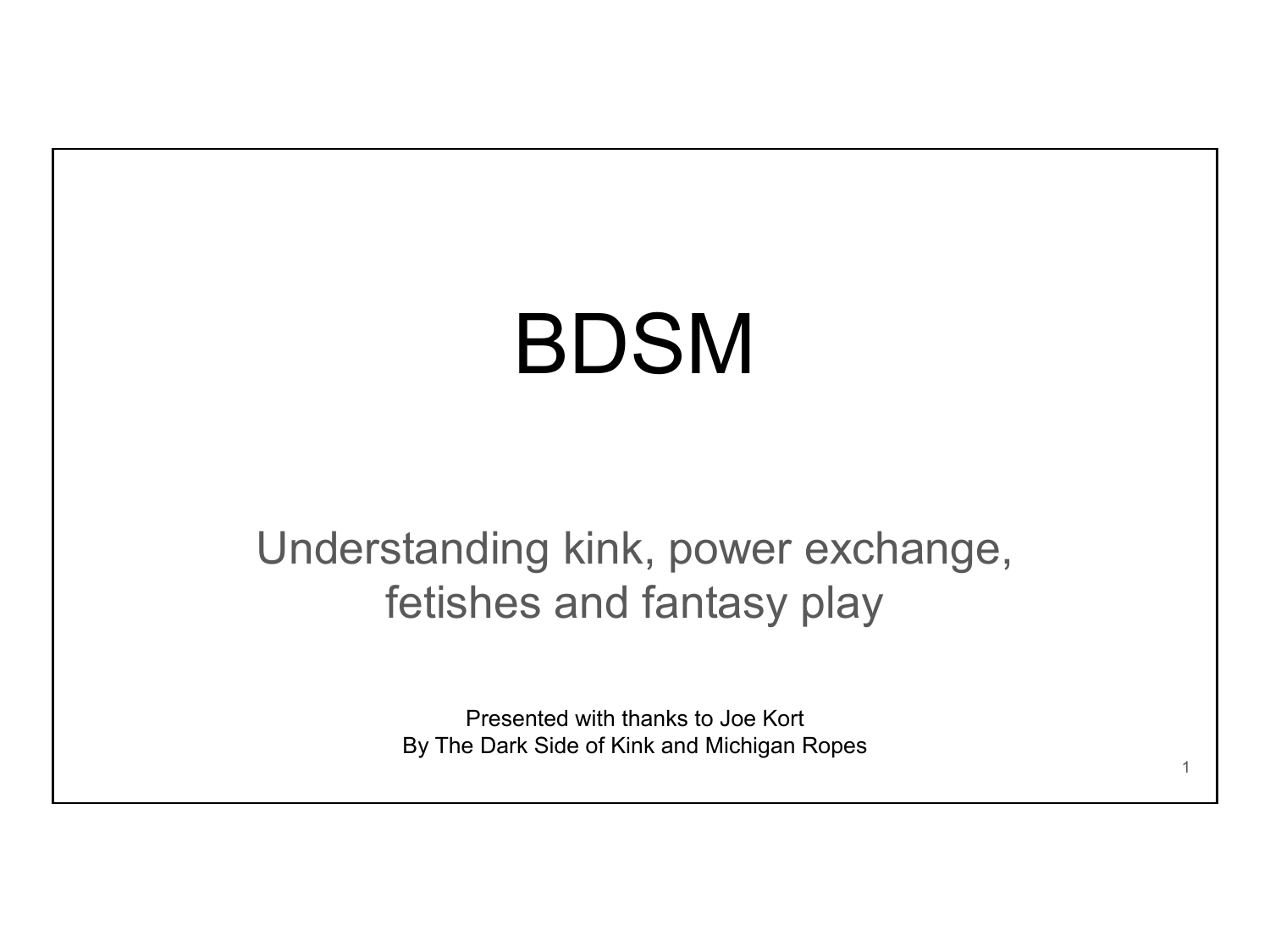### BDSM - Definition and common terms

## BD DS SM

| Bondage |  | Discipline   Dominance   Submission   Sadism   Masochism |  |
|---------|--|----------------------------------------------------------|--|
|         |  |                                                          |  |

SSC - Safe, Sane, Consensual

RACK - Risk Aware Consensual Kink

PRICK - Personally, Responsible, Informed, Consensual Kink

Scene - The negotiated time and place in which BDSM takes place

Protocol - Rules governing a relationship, event or dynamic

Top/Dom/Master - The person in control of the scene or relationship under discussed terms

Bottom/Sub/Slave - The person who elects to give over control or power in the scene or relationship under discussed terms

Switch - A person who enjoys being on both sides of the power exchange and dynamic under discussed terms

Aftercare - intentional care and tending to after a scene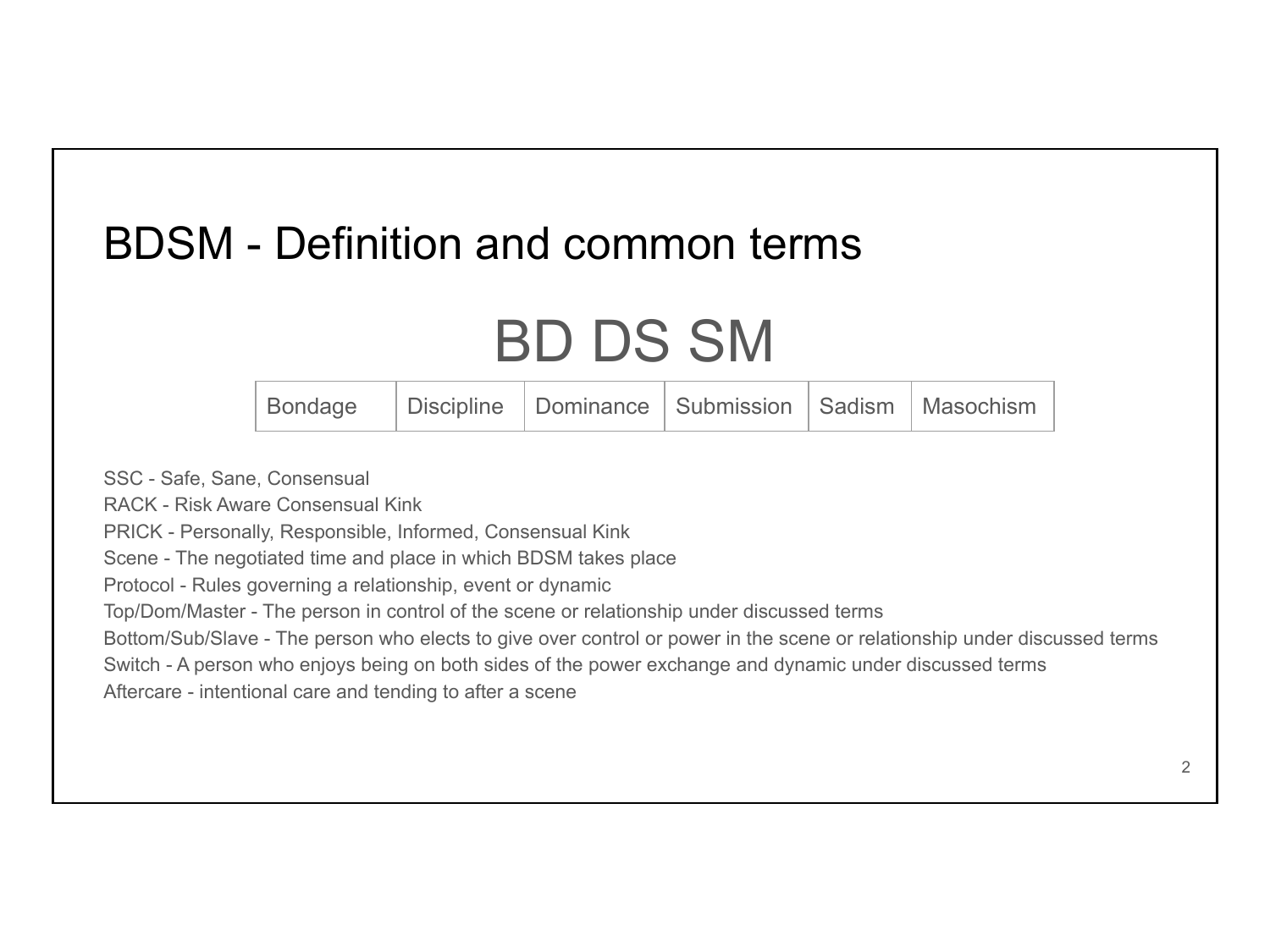### BDSM vs. Abuse - Consent and Intent

#### How to distinguish BDSM from Abuse

| <b>BDSM</b>                           | Abuse                            |  |  |
|---------------------------------------|----------------------------------|--|--|
| Consensual                            | Non-consensual                   |  |  |
| Meant to create catharsis and release | Meant to harm, injure or isolate |  |  |
| Done under controlled terms (scene)   | Uncontrolled and unhealthy       |  |  |
| Edifies, gratifies and validates      | Belittle, demeans and shames     |  |  |
| Aftercare                             | After denial (gas lighting)      |  |  |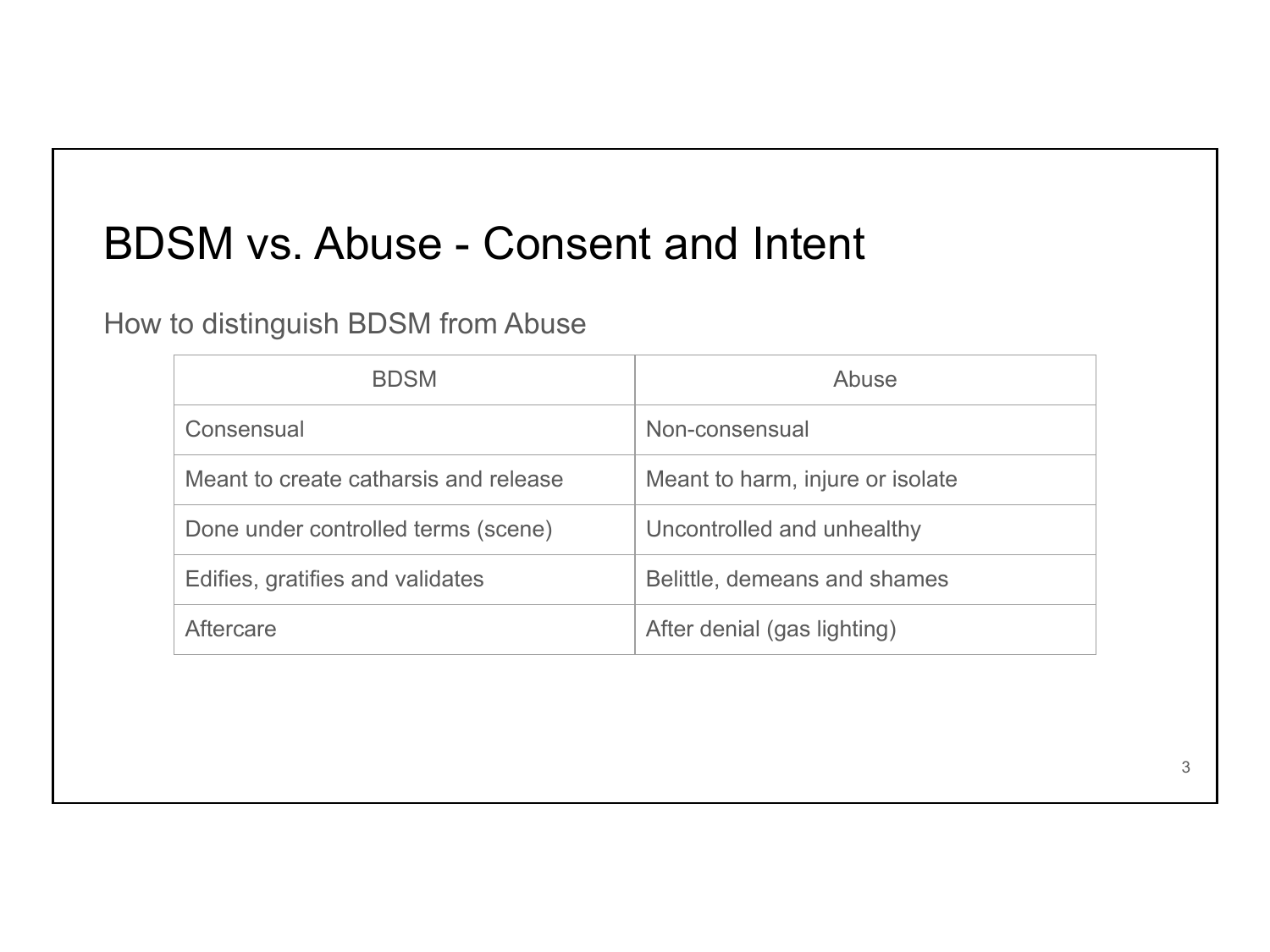### Common misconceptions

#### BDSM is not what most people think

| <b>Misconception</b>                   | Reality                                                                                                           |  |
|----------------------------------------|-------------------------------------------------------------------------------------------------------------------|--|
| Caused by unresolved issues            | A chosen form of enjoyment                                                                                        |  |
| Submissives are weak or lacking        | Submission is chosen and voluntarily given<br>by empowered people                                                 |  |
| Dominants have control or anger issues | Dominance is chosen and practiced by<br>empowered people under negotiated terms                                   |  |
| It is all about sex                    | Sometimes sex is involved, often it is not<br>and not related to gender identity or sexual<br>orientation as such |  |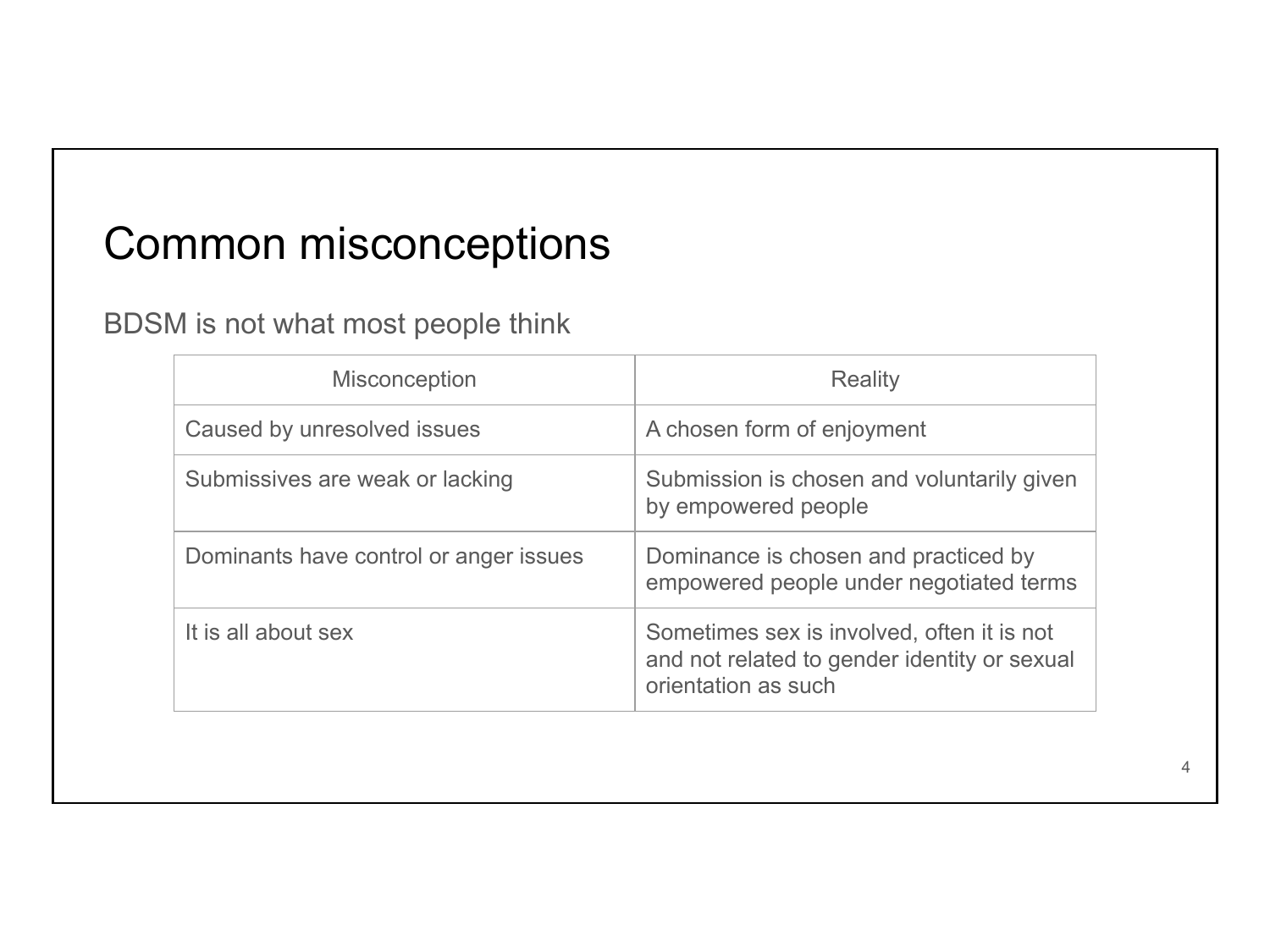### Fetishes, fantasy and role play

Fetishes are focused preferences for items, body parts or activities -Rope, leather, latex, boots, chains, lingerie -Feet, breasts, nipples, hair, buttocks -Boot blacking, acts of service

Fantasy and role play are focused preferences for a persona or role -Master, Slave -Cosplay, Furries

-Littles, Daddy, Mommy